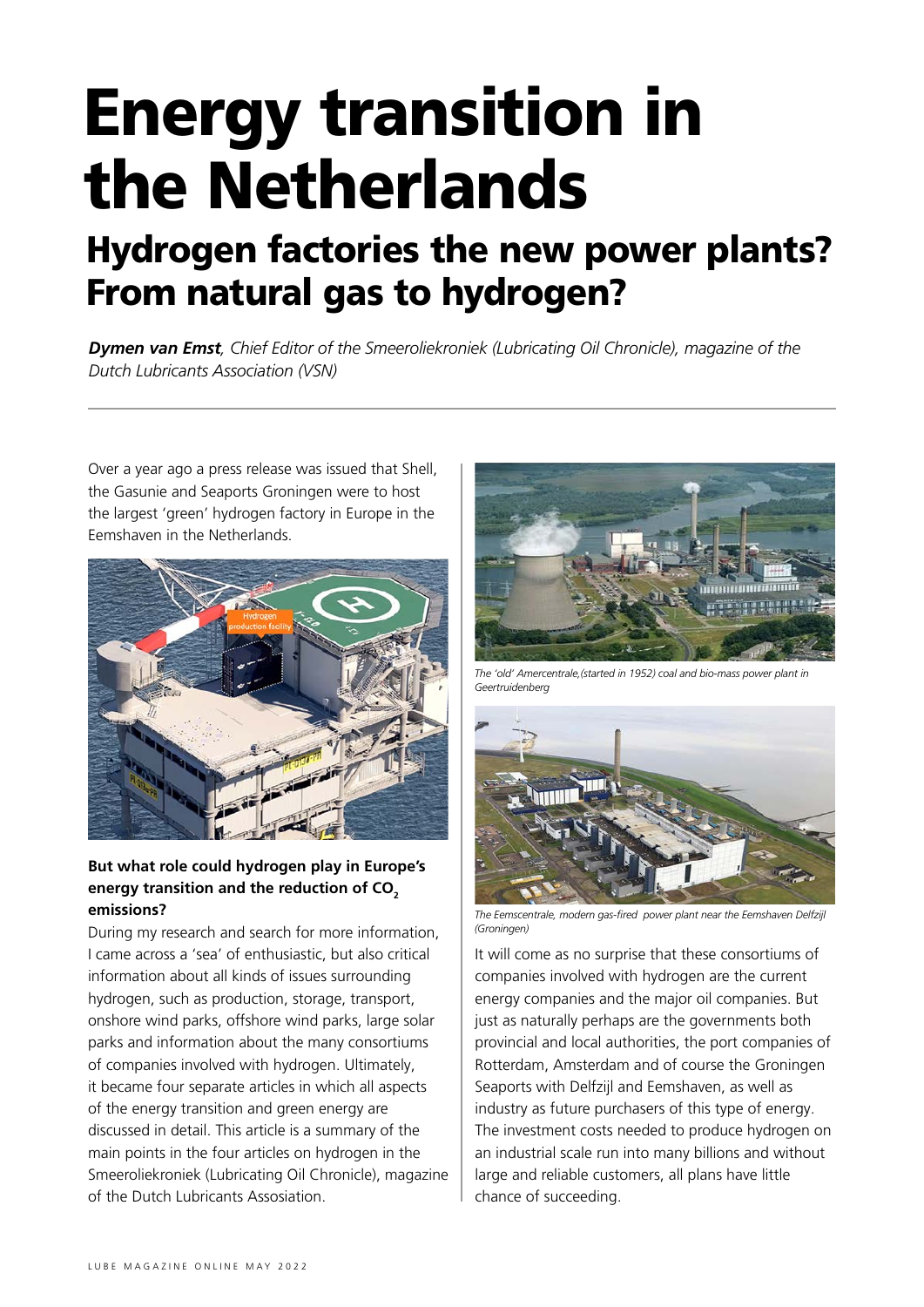# OFF THE (NATURAL) GAS?

Yes, it will happen and it looks like we will have several (clean/green) alternatives at our disposal around 2040-2050. One of those alternatives is green hydrogen. Slowly but surely, hydrogen is receiving more attention as an alternative to traditional (fossil) fuels such as coal and natural gas, as well as petrol, diesel and even kerosene.

Attention for hydrogen not only as a fuel for cars or airplanes, but even more importantly as an energy source for industry and as a future replacement for natural gas. Whereas until recently all the cards were put on (green) electricity from wind and solar energy, biomass and heat pumps, there is now more and more attention given to (green) hydrogen. And in politics, nuclear energy has recently even been discussed again.

#### **Green energy**

We are confronted with the move to greener energy sources every day: It has to be cleaner, less polluting, producing less waste, with lower consumption and lower (CO<sub>2</sub>) emissions. The coal-fired power stations must be closed, we must move away from gas. Politicians need to provide solutions. And it is not just a Dutch problem. The environment has many borders, but it does not stop at the border of the Netherlands.

Green energy from wind, sun and water is one of the solutions to halt climate change and air pollution. Hydroelectric power stations, wind and solar parks can provide green energy to generate electricity and to make hydrogen with this electricity to keep our households, transport and industry moving.



#### **Hydrogen**

Is hydrogen a panacea? You can use it to drive cars or heat the house. And all without emissions. The only residual product is water. The disadvantage is until now that it has mainly been produced by 'converting' natural gas at high temperatures to extract hydrogen.

And then this source of energy is again partly fossilbased. However it can be produced differently, through means of 'electrolysis' in water  $(H<sub>2</sub>O)$  by splitting the molecules into hydrogen (H) and oxygen (O). If you use green energy for that electrolysis, such as wind or solar energy, then hydrogen can be  $CO<sub>2</sub>$ neutral.



*Hydrogen electrolysis*

#### **Hydrogen, the Dutchman and the industry**

Many Dutch people currently think of hydrogen as an alternative to natural gas, such as an electric car run by a fuel cell or even the nuclear bomb. But hydrogen has also been widely been used for many years in all kinds of processes in refineries and the chemical industry. After Germany, the Netherlands is one of the largest hydrogen producers in Europe.

#### **Gray and blue hydrogen**

The largest part of Dutch hydrogen production comes from natural gas. Another part is produced as a by-product of naphtha cracking and in the production of chlorine, coke and methanol. This releases  $CO<sub>2</sub>$  that ends up in the air which we call 'gray' hydrogen. If the  $CO<sub>2</sub>$  is captured and stored in, for example, empty oil/gas fields under the North Sea, this is referred to as 'blue' hydrogen.

#### **Green hydrogen**

Around 2010, demand rose in connection with the increasingly strict environmental requirements for 'renewable' hydrogen for industry and mobility in the transport sector. One way of generating energy such as hydropower or wind energy could be through a process of electrolysis, although the energy required in this process is higher than the value of the hydrogen produced. But it is perhaps the best process for people and the environment as it does not release any  $CO_{2}$  at all by the use of green electricity produced from wind and solar parks, whereby water could be split into hydrogen and oxygen.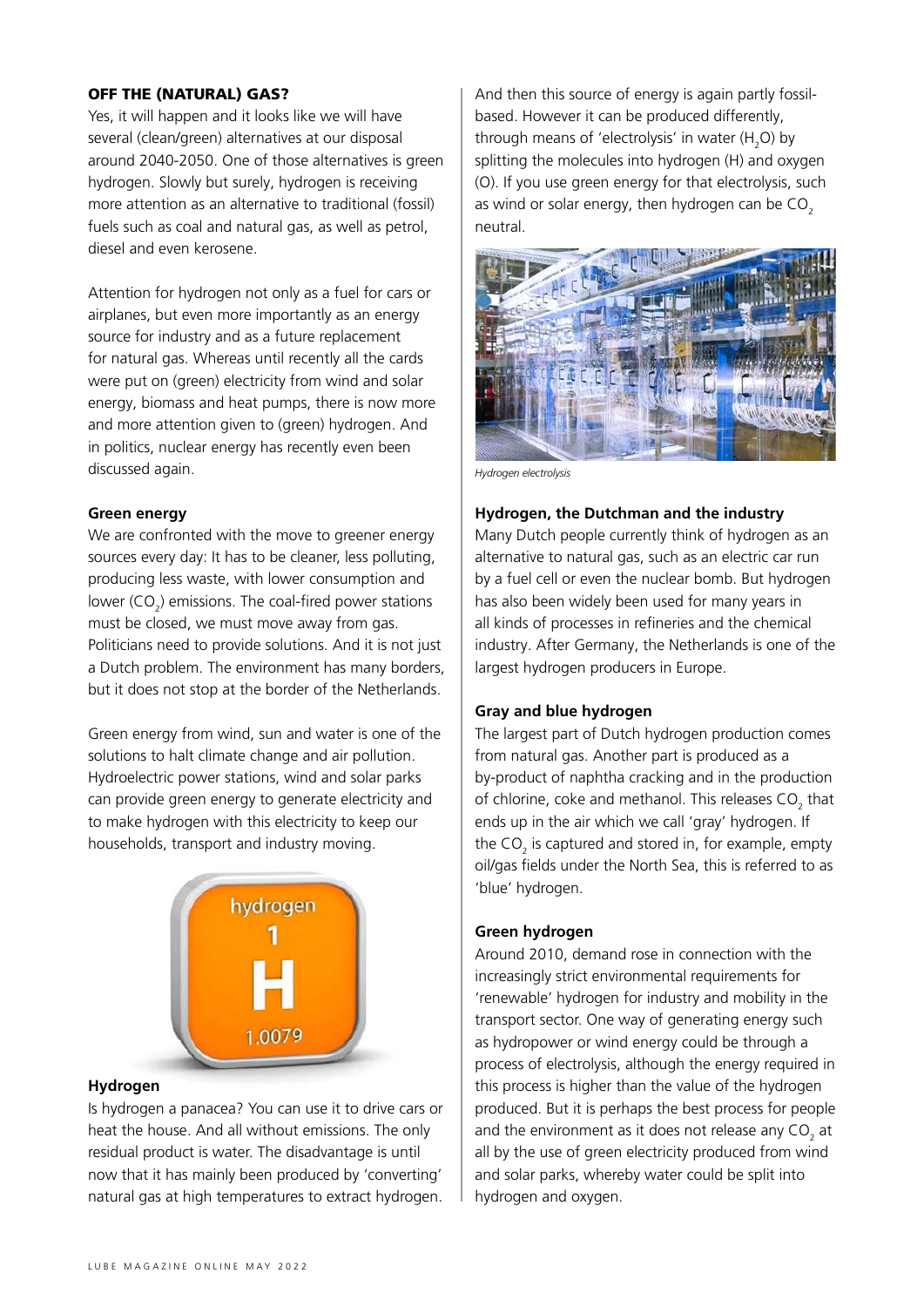Note: The reference to the color of hydrogen, gray, blue or green, only refers to the production method as hydrogen itself is colourless and odourless.

#### **Green energy**

A different story is the province of Groningen, an area around Eemshaven, Delfzijl and Veendam. This area is mainly known for natural gas extraction. Near the town of Slochteren, about 20 km east of the capital Groningen, a gigantic gas field was discovered in 1959, which drastically and forever changed the area and the energy supply in the Netherlands.



*Natural gas extraction in Groningen*



*The province of Groningen with Eemshaven and Delfzijl*

The economy and industry received a huge boost when the field began production in 1963, and after a few years there was hardly a house in the Netherlands where the heating or cooking did not run on natural gas from Slochteren.

#### **Eemshaven and Groningen's Seaports**

In the same period, the government and the province of Groningen decided to construct a new seaport in the Northern Netherlands, the Eemshaven, 20 kilometers north of the existing seaport Delfzijl. Both the port of Delfzijl and Eemshaven are managed by Groningen Seaports. The Eemshaven plays a central role in the development of the chemical industry in this area, in the construction of power plants and of enormous solar parks and gigantic wind parks on land and offshore. And again with the construction of the hydrogen factories.

The Eemshaven opened in 1973 at the same time as an expansion of the port of Delfzijl. The latest development in Eemshaven came in 2018 with the connection to the national railway network and the building of its own station.



*Groningen Seaports – in Eemshaven*

Key players in the developments in Groningen are Gasunie and Gasunie New Energy, Groningen Seaports, Nouryon (formerly AkzoNobel Specialty Chemicals), Shell, NAM (Nederlandse Aardolie Maatschappij), a number of major energy companies, such as RWE, E.ON and Vattenval and the government. The shareholders and the relationships between the energy companies are constantly changing. For example, the activities of the Dutch companies Essent, Nuon and Innogy have been merged into the German energy giants E.ON and RWE and the Swedish Vattenval.

#### **Green energy through wind and solar parks**

The ports of Eemshaven and Delfzijl and also the town of Veendam, about 30 km to the south, will be the hart of the 'hydrogen-business'. In both Eemshaven and Delfzijl plans have been developped to build enormous hydrogen factories which will receive the needed electricity from equal enormous wind and solar parks nearby on land and sea.



*Windpark in the North Sea*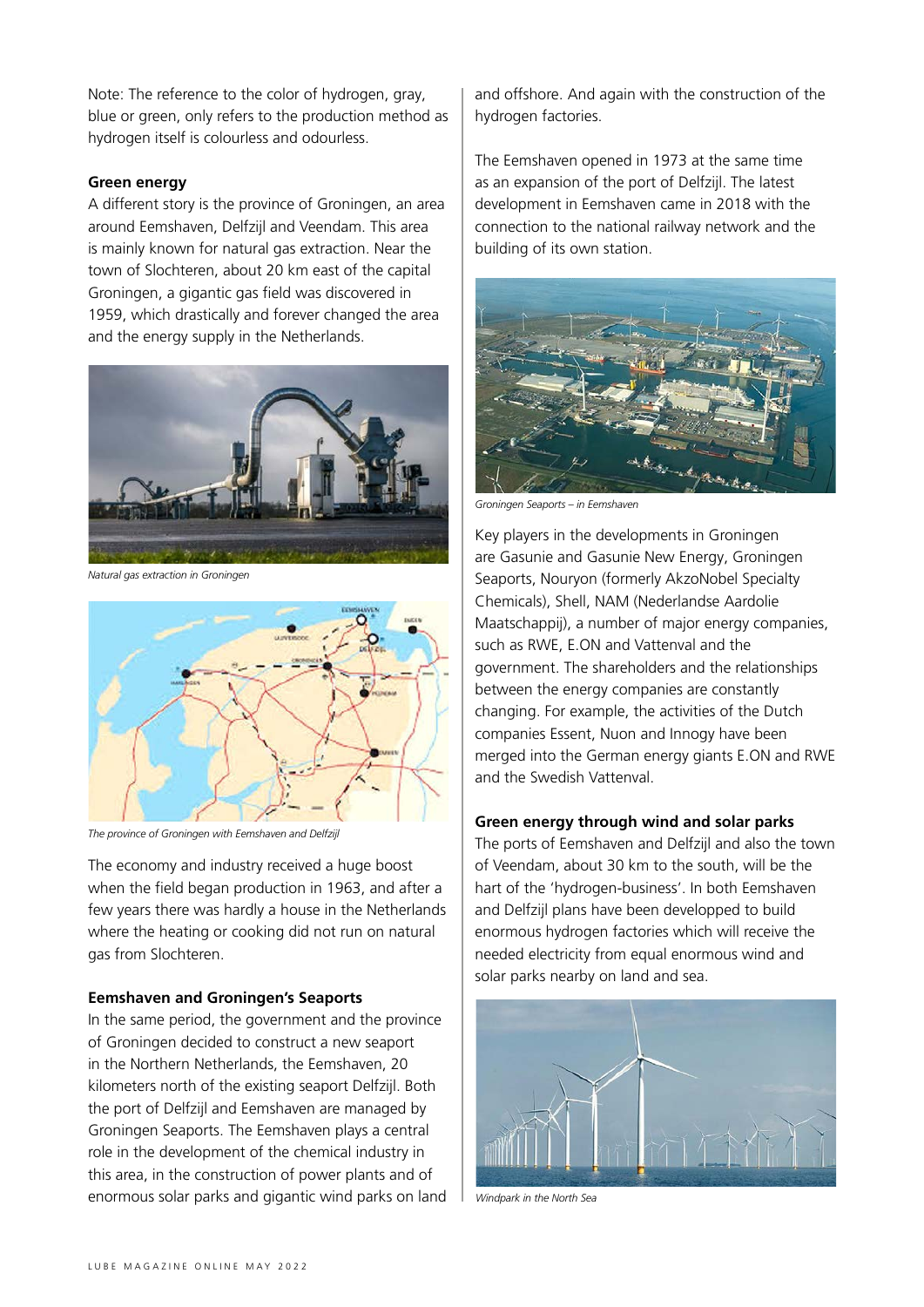

*Solar park in Eemshaven*

#### **Developments**

Since 2017, plans for hydrogen factories in the Netherlands have been gaining momentum. The Port of Rotterdam Authority together with BP and Nouryon (AkzoNobel Specialty Chemicals) have brought forward plans for the construction of a 'green' hydrogen plant, followed by Vlissingen with a consortium of the Danish energy company Ørsted including Dow, Yara, Shell, Gasunie, Nouryon , the Zeeland refinery, the University of Utrecht and Imperial College London. It is striking that universities are also showing their interest and participating. And in the Amsterdam region, the port company reseaches under the project name H2ermes, together with Nouryon and Tata Steel the establishment of a hydrogen factory in IJmuiden on the existing Tata Steel site.

In 2019, King Willem-Alexander opened an operational hydrogen factory in Veendam. This Hystock factory became a pilot plant for the production of green hydrogen with the factory generating 1.1 megawatts mainly generated through solar panels.

Representatives of the province of Groningen in Gasunie, along with Shell and Greenpeace were present at the opening of the factory to emphasise the importance of a hydrogen economy. "Green hydrogen is a building block to enable the energy transition."

The industry's interest in hydrogen is enormous, not only from the oil industry, but also from the chemical industry and from many major users of natural gas. And of course also from many Dutch people who wonder what if they have to get rid of natural gas

and from the environmental movement that sees the benefit in a sharp fall in emissions.

#### **Distrbution via the gas network**

The advantage of hydrogen is that it can be easily transported and stored. Distribution therefore seems to be the smallest problem at the moment. The Gasunie has shown that its natural gas pipelines can be made suitable for the transport of hydrogen with minor modifications and that the gas network extends to the farthest corners of the country.

#### **Storage in salt caverns**

An almost ready-made natural solution is also available for storage. The salt caverns in Groningen, which are already being used for the storage of natural gas. Just like the gas network, the caverns can be made suitable for the storage of hydrogen with some modifications. If the caverns in the ground at Zuidwending in Veendam are filled with hydrogen, that is enough to heat all the houses in the Netherlands for three weeks.



*Hydrogen storage in salt caverns near Zuidwending*

# HYDROGEN FACTORIES NOT ONLY ON LAND BUT ALSO AT SEA. ON OIL AND GAS PLATFORMS IN THE NORTH SEA.

**Electrons (electricity) and molecules (hydrogen)**

The Netherlands does not stop at the dunes. The North Sea is the place to generate a large share of Dutch energy. In 2021, there will be seven huge wind farms with 462 wind turbines with a capacity of more than 2.5 gigawatts and a large number are planned to be built until 2030. The North Sea is rapidly being built up with wind farms and the planned capacity will increase to 11.5 megawatts by 2030. The turbines will then produce so much power that TenneT, the operator of the high-voltage electricity transmission grid in the Netherlands and large parts of Germany, can barely handle it. If more wind turbines are added (and there will be), after 2030 there will be a traffic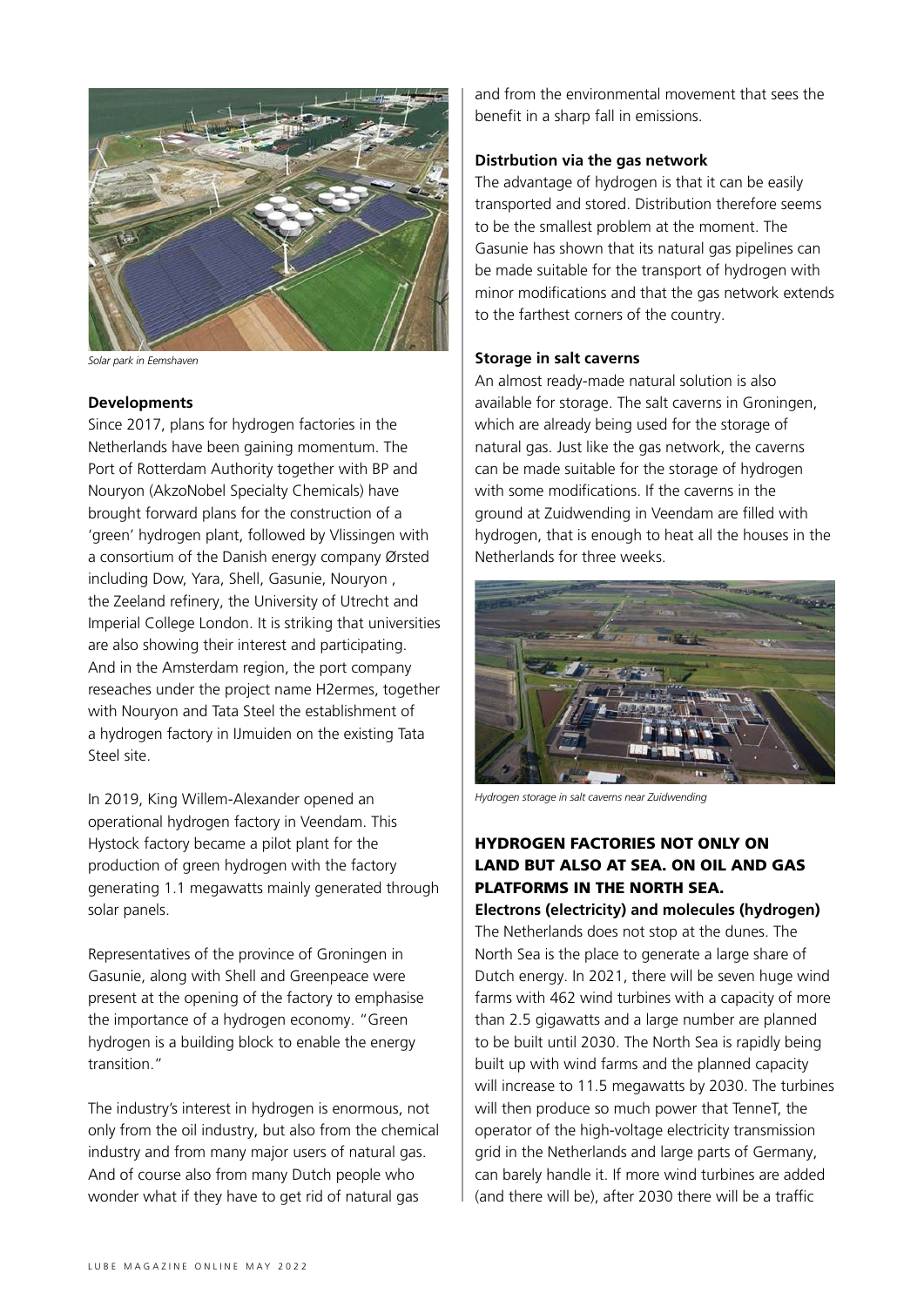jam on the way to the coast, not from bathers on their way to the sea, but from electrons (electricity) on their way to land. And then many wind turbines may have to be shut down.

You can also convert the wind energy from the wind farms in the North Sea into hydrogen and then bring it ashore together with the natural gas via the (large) pipelines. In addition to green energy based on electrons, this creates a second system based on molecules (hydrogen) and we are no longer dependent on electricity cables and intermediate stations or the capacity of the high-voltage grid on land.

# **Trial plant on production platform Q13a-A from Neptune Energy**

A world first in energy innovation has already taken place in 2021 on the operational gas production platform approximately 13 kilometers off the coast of Scheveningen. Neptune Energy's gas platform Q13a-A has begun to produce offshore hydrogen for the first time.

The pilot project, called PosHYdon, integrates three energy systems in the North Sea: offshore wind, offshore gas and offshore hydrogen. In order to be able to make green hydrogen using a process whereby seawater is converted into demineralised water on the platform. This water is then converted into hydrogen by means of electrolysis using electricity from wind farms in the North Sea.

This test set-up is the first hydrogen factory at sea. The hydrolyzer, as a hydrogen factory is officially called, can fit into a sea container that can easily be placed on the oil or gas platform.



*Neptune Energy platform Q13a in the North Sea, 13 kilometres off the coast of Scheveningen* 

The aim of the pilot is to gain experience in integrating working energy systems at sea and the production of hydrogen in an offshore environment. The intention is that the experience with PosHYdon helps in the move towards large-scale offshore production of green hydrogen. As noted earlier, hydrogen production at sea will prevent overloading of the high-voltage transmission grid and will breathe new life into superfluous oil and gas platforms in the future.

# **Collaboration**

This project is being carried out by a consortium 3P2G - Pre-Pilot Power to Offshore Gas - led by TNO a Dutch Organisation for Applied Scientific Research, in collaboration with Energie Beheer Nederland EBN on behalf of the state shareholder of all oil and gas extraction locations, Nexstep the organisation of the offshore industry for the demolition of North Sea platforms, an initiative of EBN and NAM, in broad collaboration with the oil and gas industry (e.g. Neptune Energy), energy companies and the government.

# **An Island in the Noth Sea**

It is expected that dozens of hydrolyzers with ultimately 100 megawatts of capacity each will be placed on the 'old' oil and gas platforms within a few years. But in order to generate a significant amount of energy through this process then a something completely different is needed: An island in the North Sea, which is an idea already in development.

Initiator and operator of the high-voltage transmission grid in the Netherlands, TenneT is already working on the development of this island, christened the North Sea Wind Power Hub, with its partners in Denmark and Germany and with Gasunie. But the idea will not be fully realised until 2040.

# **Demolition of oil and gas platforms will cost billions**

If there is one industry that cannot wait for the hydrogen revolution in the North Sea to make all fossil energy superfluous, it is the oil and gas industry itself. That seems strange, because hydrogen is the biggest competitor to oil and natural gas. But for the operators/oil companies, something very different is at stake. Billions in demolition costs.

There are approximately 1,350 offshore oil and gas extraction installations in the entire North Sea that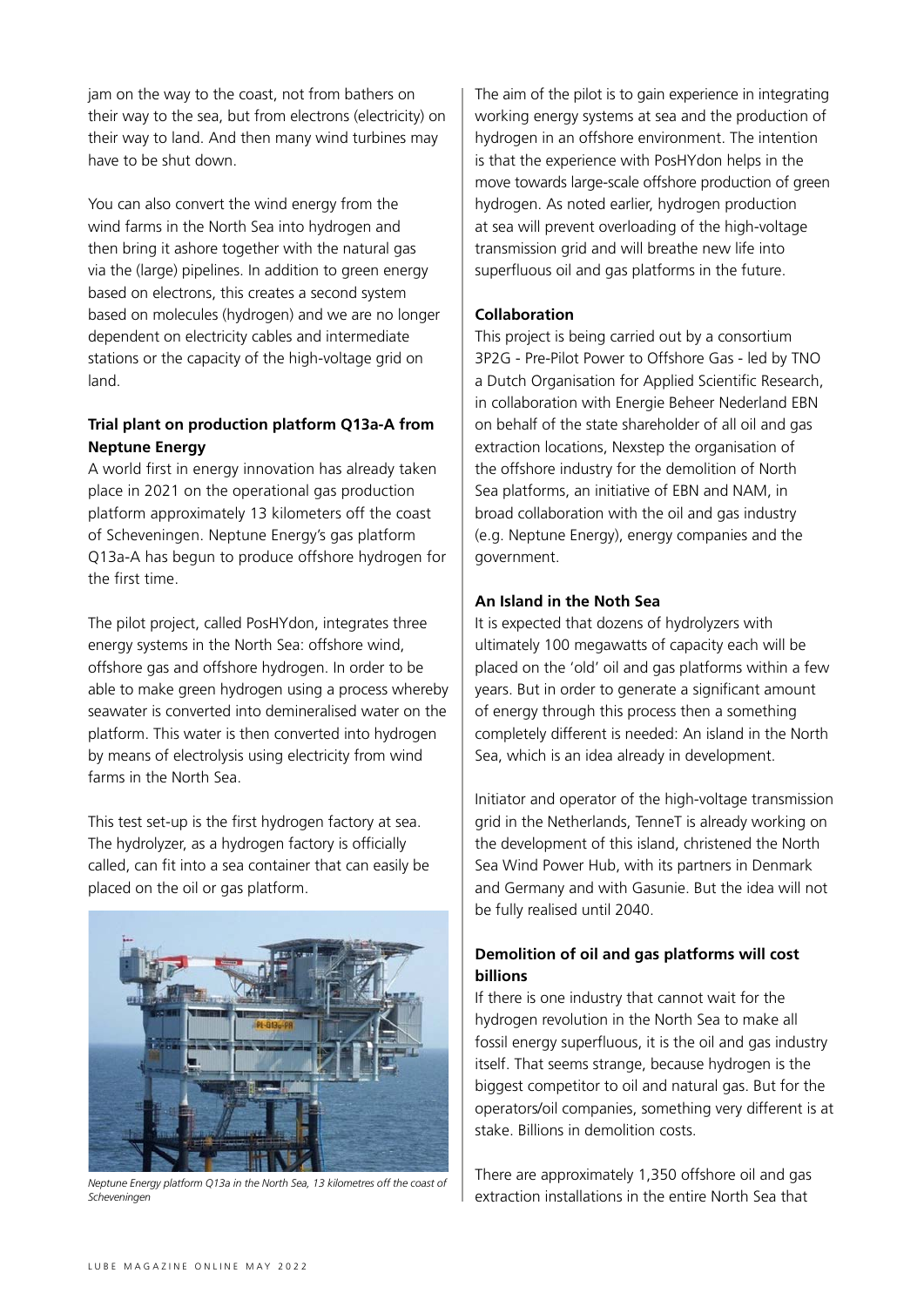will either become redundant or have reached the end of their economic life, 180 of which are located in the Dutch part of the North Sea. Calculations by the Dutch government show that the costs for the demolition and removal of these 180 installations in the Dutch part alone could amount to 7 billion euros.

A large part of the oil and gas platforms in the Dutch part of the North Sea will also become redundant in the coming years. If the operators cease production, they are obliged to remove the platform, including the redundant pipelines. Unless they can be used for other purposes!

# **A new life**

The switch from oil and gas pumping to hydrogen transport production would give many oil and gas production platforms in the North Sea a new lease of life!



# HYDROGEN AND LUBRICANTS

Hydrogen can be used to power a number of different types of transportation. It can be stored and transported at high energy density in liquid or gaseous form, and it can be used as a fuel for power or in transport and in industry as feedstock. Similar to synfuel or syngas hydrogen could be reformed in a chemical proces with CO<sub>2</sub> to a Group V base oil. As far as I could find reforming hydrogen into base oil is still under development in the field of resaerchers and chemists.

# **Synfuel base oil**

Synthetic fuel or synfuel is obtained from either syngas, a mixture of carbon monoxide and hydrogen or carbon dioxide and hydrogen. The syngas can be derived from gasification of solid feedstocks such as coal, biomass or by reforming of natural gas. The result of the process, Fischer-Tropsch, is GTL (Gas to Liquids), CTL (Coalt o Liquids) or BTL (Biomass to Liquids) depending on the feedstock. Shell has a big plant in in Ras Laffan Quatar where they produce large quantities GTL base oil by converting natural gas of nearby sites.



*GTL plant in Quatar*



*Base oils*

Maybe base olis produced with hydrogen will be called HTL-Hydrogen to Liquid?. Furthermore it is expected that these base oils will be classlified, as an API Group III base oil. According the API clasification system it should be Group V. Group IV is not possible because of an API decision (blockade) in the past. The choice for Group III has the advantage of access to the traditional additive systems and the usual approvals.

# **Carbon dioxide from the atmosphere and green hydrogen**

Alternatively a mixture of carbon dioxide from the atmosphere and green hydrogen could be used for an almost climate neutral production of synthetic fuels and feedstock.

# **Electrification and lubricants**

Most electric cars and light vans have at the moment a semi hydrid, full hybrid or full battery-electric